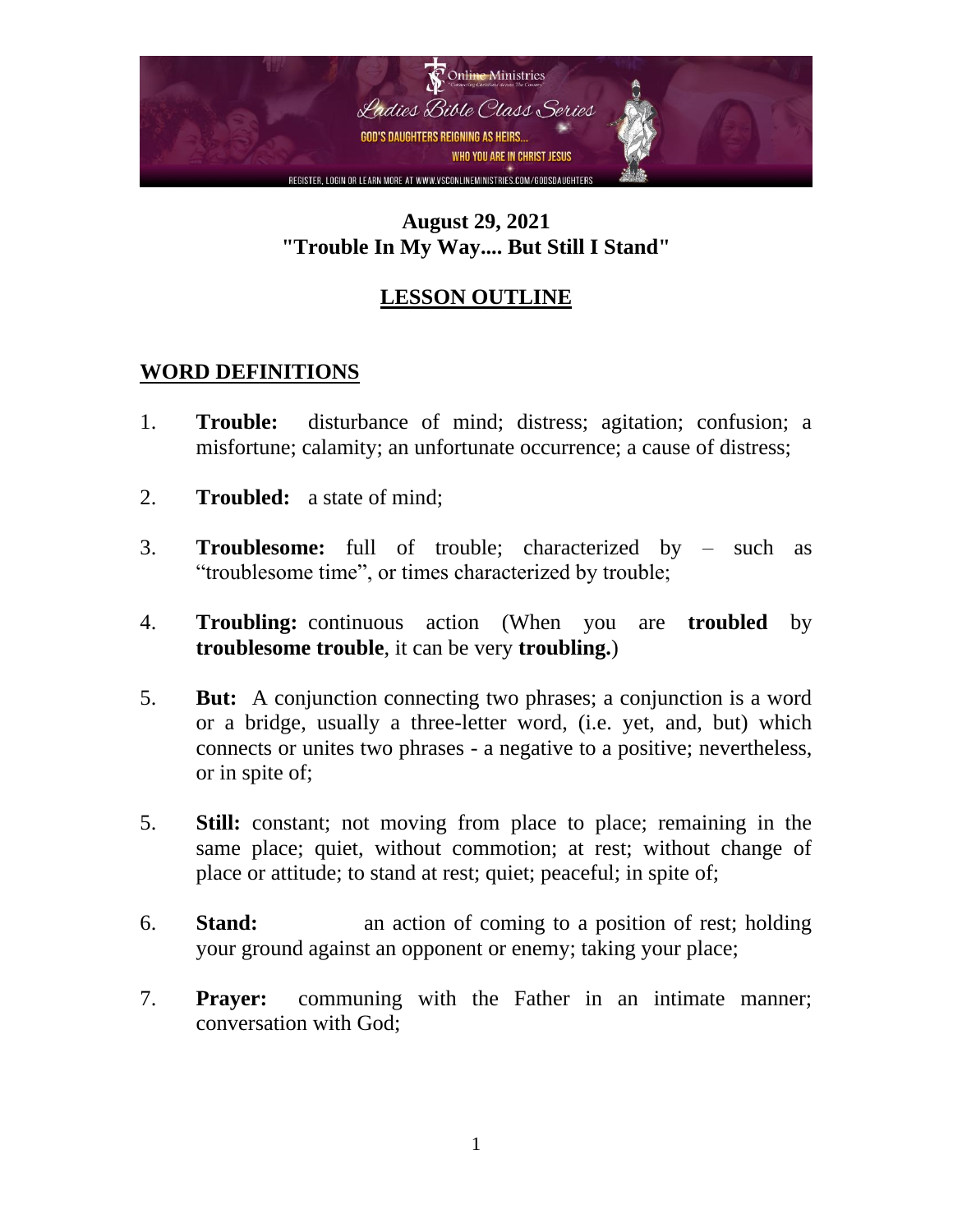

#### **I. Trouble is Trouble is Trouble....**

| Isaiah 6:1-6      |               |
|-------------------|---------------|
| Psalms 69:1-3, 30 |               |
| Psalms 18:3       | Psalms $25:1$ |
| Psalms 34:1       | Psalms $42:5$ |
| Psalms 56:3       | Psalms $57:7$ |
| Psalms 121        |               |
|                   |               |

### **II. The Storm is Coming**

| Job 2:19      | II Timothy $3:1-5$  |
|---------------|---------------------|
| Job 14:14     | II Timothy $1:1014$ |
| Job 19:25     | II Peter 3:3-4, 11  |
| Job 13:3      | I John $2:18$       |
| $Job 23:8-10$ | Jude 16             |
| Prov. $3:5-6$ | II Cor. 11:23-28    |
|               | II Cor. 12:7-8      |
|               | James 1-2           |
|               | II Cor. $10;13$     |
|               | John 16:33          |
|               | II Cor. $4:18$      |

#### **III. Rejoicing in Trouble**

Psalms 34:19 II Cor. 1:3 Psalms 34:1-3 John 15:20

Job 14:1 I Cor. 10:13 James 1:2 Philippians 4:11 Revelation 4:11 II Cor. 4:7

Romans 8:28

### **IV. Preparation**

Prov. 3:5-6 Romans 8:28 Psalms 30:5 John 10:28 Isaiah 26:3-4 I Cor. 10:13 Jeremiah 32:27 Hebrews 13:5 Deut. 33:27 I Peter 5:18

Psalms 34:19 Ephesians 6:10 Psalms 91:1 Philippians 4:7 Job 38-41 Ephesians 6:10-18